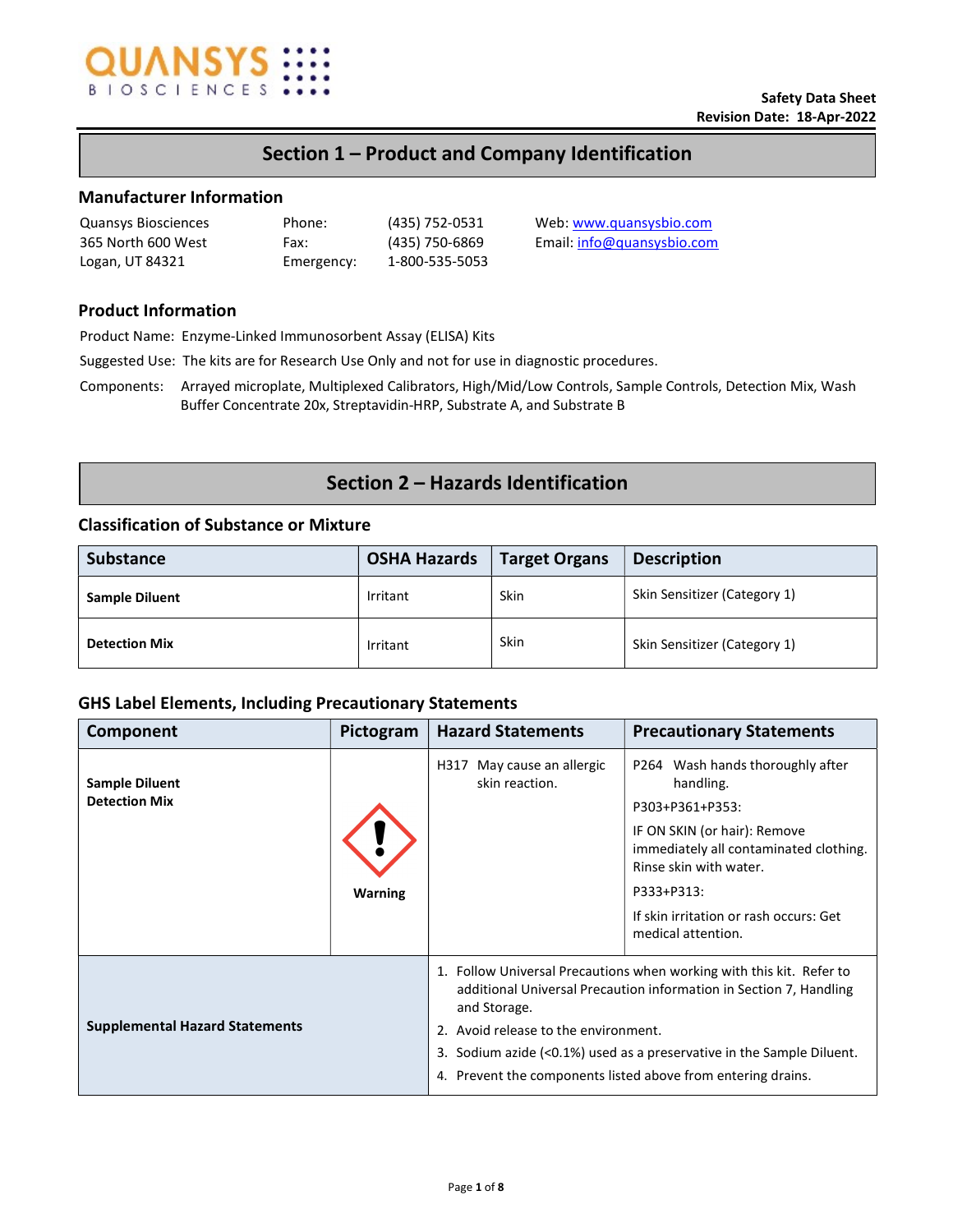

# Section 3 – Composition / Information on Ingredients

## Composition/Information on Ingredients

| Component                             | <b>Chemical Name</b>                                                                                  | CAS#       | EC-No.    | <b>Conc.</b> (%) |
|---------------------------------------|-------------------------------------------------------------------------------------------------------|------------|-----------|------------------|
| 1. Sample Diluent<br>2. Detection Mix | Mixture: 5-Chloro-2-methyl-2, 3-<br>dihydroisothiazol-3-one; 2-Methyl-2,3-<br>dihydroisothiazol-3-one | 55965-84-9 | 911-418-6 | < 0.001          |

# Section 4 – First Aid Measures

### Description of First Aid Measures

Move out of exposure area. Consult a medical professional.

| Inhalation:                | Move the person to fresh air and support breathing as required.                                                                                                            |
|----------------------------|----------------------------------------------------------------------------------------------------------------------------------------------------------------------------|
| Skin contact:              | Wash affected area with soap and water. Seek medical advice if irritation develops.                                                                                        |
| Eye contact:               | Rinse cautiously with water for several minutes. Remove contact lenses, if present<br>and easy to do. Continue rinsing. If eye irritation persists, get medical attention. |
| Ingestion:                 | Rinse mouth with water and drink 1 to 2 glasses of water. Never give anything by<br>mouth to an unconscious person. Seek medical advice if irritation develops.            |
| <b>Note to Physicians:</b> | Treat symptomatically.                                                                                                                                                     |

### Most Important Symptoms and Effects (both acute and delayed)

Not applicable.

### Indication of Any Immediate Medical Attention and Special Treatment Needed

None.

# Section 5 – Fire Fighting Measures

Only individuals properly trained and issued appropriate personal protective equipment should respond and attempt to extinguish a fire.

### Extinguishing Media

For small fires, use dry chemical, water spray, carbon dioxide or alcohol-resistant foam.

### General Fire Hazards

The components within this kit will not significantly contribute to the intensity of a fire.

### Hazardous Combustion Products

No data available

### Fire Fighting Equipment

Firefighters should wear full protective gear when responding to fires.

# Section 6 – Accidental Release Measures

# Personal Precautions, Protective Equipment and Emergency Procedures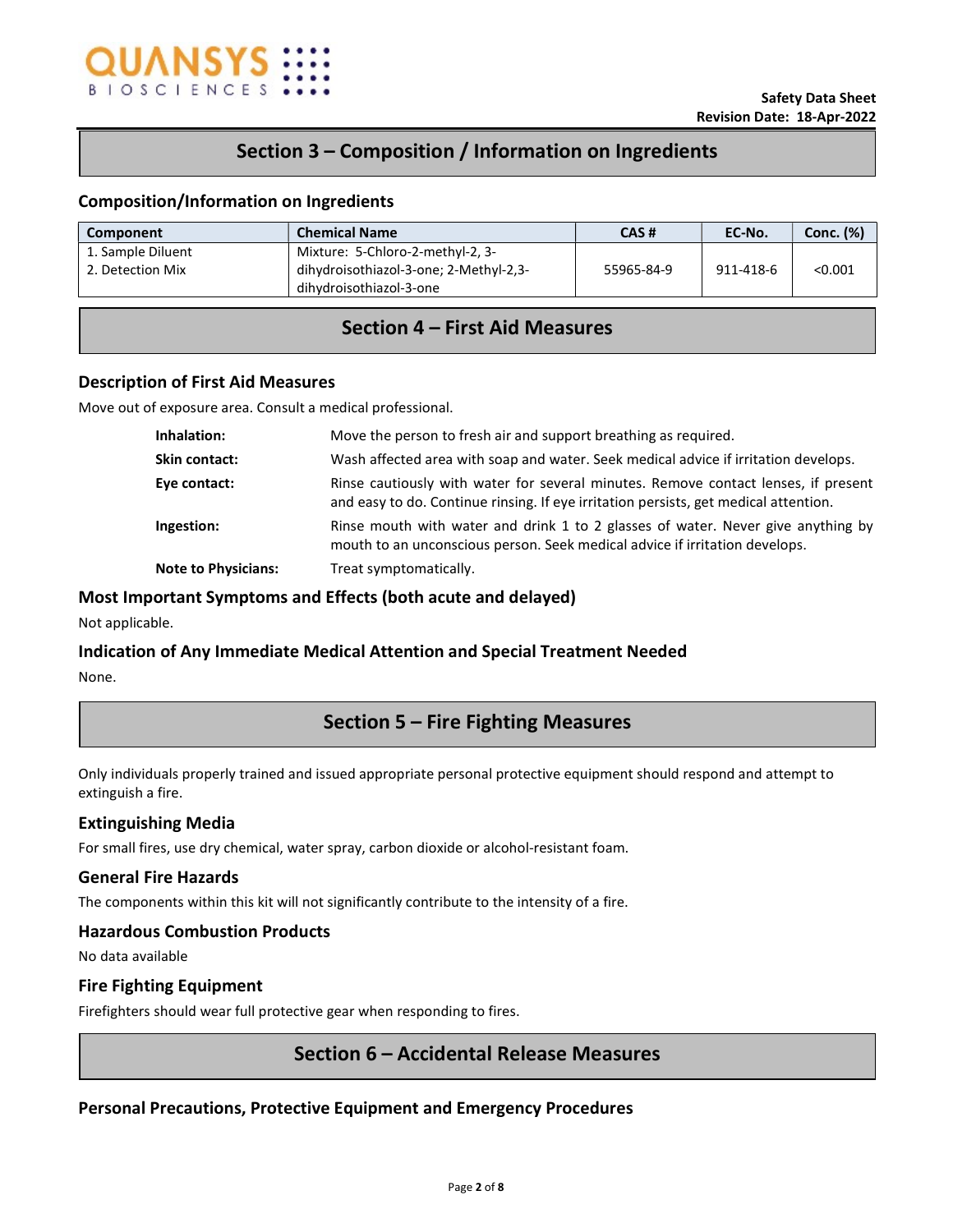

Use personal protective equipment, including protective gloves and safety glasses when cleaning up small spills of the solutions, controls or reagents within this kit. Avoid breathing vapors, mist or gas. Ensure adequate ventilation. Keep all unnecessary personnel away from the spill area.

## Methods and Materials for Clean-Up

Wipe up with inert absorbent material (e.g., paper towel, etc.). Thoroughly wash the area with soap and water after a spill or release.

## Environmental Precautions

Contain spill to prevent migration to drains, sewers or open water sources. Discharge into the environment must be avoided.

## Reference to Other Sections

See section 8 for more information.

# Section 7 – Handling and Storage

## Specific Use

Refer to product specific Package Insert. Not for use by the general public.

## Precautions for Safe Handling

As with all chemical and biological substances, avoid getting the components within this kit ON YOU or IN YOU. Wash exposed areas thoroughly after using this kit. Do not eat or drink while using this kit. This kit should be handled only by qualified clinical or laboratory employees trained on the use of this kit and who are familiar with the potential hazards. Universal Precautions should be followed when handling and working with this kit.

### Universal Precautions

No known test method can offer complete assurance that product(s) derived from human blood, serum or plasma used in components of this kit will not transmit infectious agents. All blood or other human/animal derived products should be treated as potentially infectious; use universal precautions. Users should ensure the use of proper personal protective equipment (PPE), covering of any cuts or abrasions on the skin (hands), and follow standard protocols for the decontamination of work surfaces when testing has been completed. Always wash hands thoroughly after handling the components within this kit.

### Conditions for Safe Storage

To maintain efficacy, store according to the kit specific Package Insert instructions.

### Incompatibilities

Incompatible with strong acids and bases. Incompatible with oxidizing agents.

# Section 8 – Exposure Controls and Personal Protection

### Exposure Limits

No data available for the specific components within this kit.

# Exposure Controls:

| <b>Engineering Measures</b>    | Use with adequate ventilation.                                                                                                                                                                                                              |
|--------------------------------|---------------------------------------------------------------------------------------------------------------------------------------------------------------------------------------------------------------------------------------------|
| Personal Protective Equipment  |                                                                                                                                                                                                                                             |
| <b>Respiratory Protection:</b> | None needed under normal conditions of use.                                                                                                                                                                                                 |
| Hand Protection:               | Handle with appropriately rated chemical resistant gloves. Gloves should be<br>inspected prior to use. Use proper glove technique to remove gloves to avoid<br>contact with skin. Wash hands after handling the components within this kit. |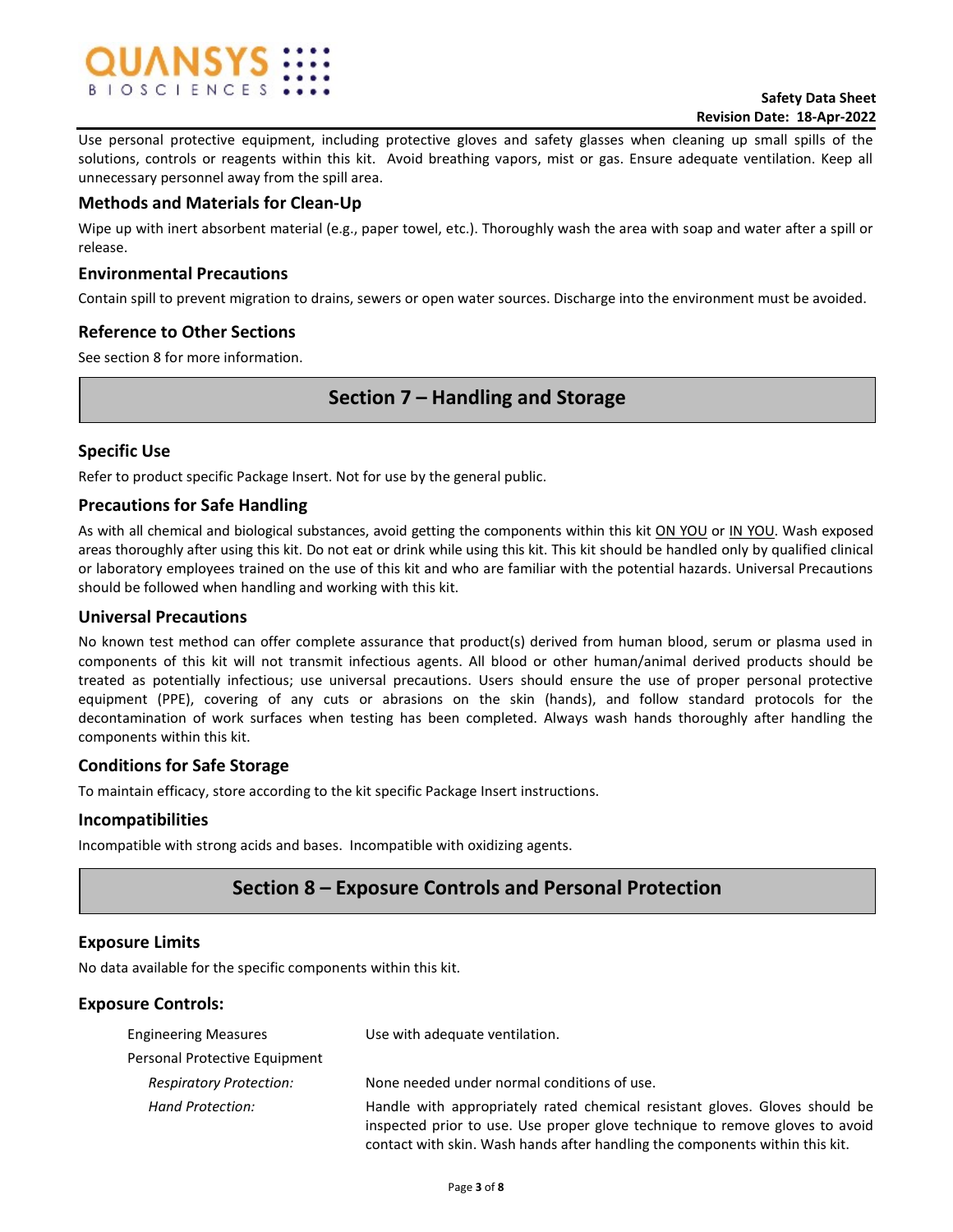

| Eye Protection:                  | Wear safety glasses with side shields or goggles to prevent eye contact.                                   |
|----------------------------------|------------------------------------------------------------------------------------------------------------|
| <b>Skin and Body Protection:</b> | Use body protection appropriate for the task. A laboratory coat is<br>recommended.                         |
| Hygiene Measures:                | Wash hands before and after use. Handle in accordance with good industrial<br>hygiene and safety practice. |

# Environmental Exposure Controls

No special environmental controls are required.

# Section 9 – Physical and Chemical Properties

| Characteristic                      | <b>Sample Diluent</b>                             | <b>Detection Mix</b>    |  |
|-------------------------------------|---------------------------------------------------|-------------------------|--|
| Appearance                          | Clear, colorless to light straw-colored<br>liquid | Clear, colorless liquid |  |
| Odor                                | Odorless<br>Odorless                              |                         |  |
| pH                                  | 7.3                                               | 7.3                     |  |
| <b>Specific Gravity</b>             | No data available                                 | No data available       |  |
| <b>Boiling Point</b>                | No data available                                 | No data available       |  |
| <b>Melting point/Freezing point</b> | No data available                                 | No data available       |  |
| <b>Flash Point</b>                  | No data available                                 | No data available       |  |
| <b>Evaporation Rate</b>             | No data available                                 | No data available       |  |
| Vapor pressure                      | No data available                                 | No data available       |  |
| <b>Vapor density</b>                | No data available                                 | No data available       |  |
| Solubility in water                 | Soluble                                           | Soluble                 |  |

# Section 10 – Stability and Reactivity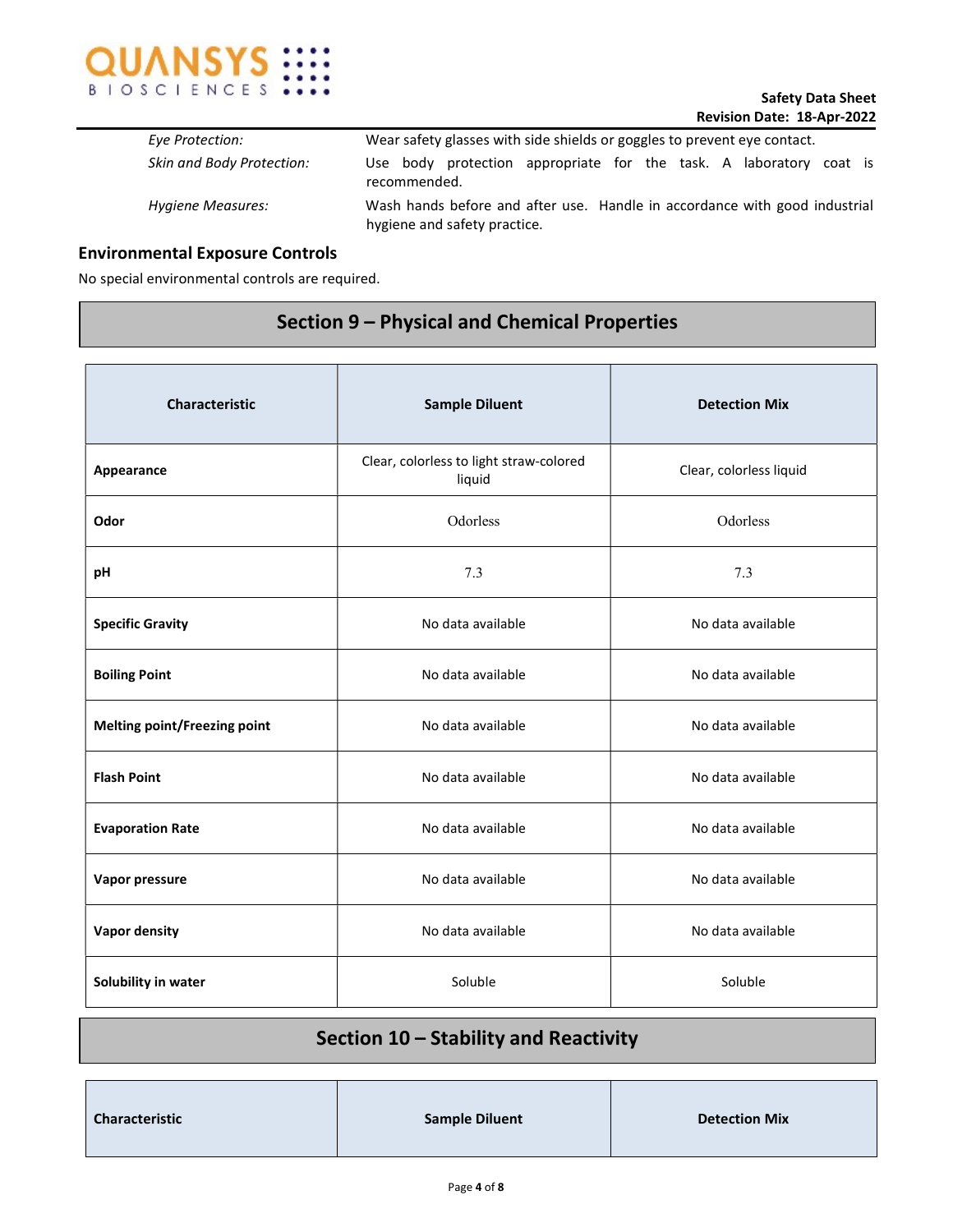

### Safety Data Sheet Revision Date: 18-Apr-2022

| Reactivity                               | Not reactive under normal conditions<br>Not reactive under normal conditions |                                                |
|------------------------------------------|------------------------------------------------------------------------------|------------------------------------------------|
| <b>Chemical Stability</b>                | Stable under recommended storage<br>conditions                               | Stable under recommended storage<br>conditions |
| <b>Possibility of Hazardous Reaction</b> | No data available                                                            | No data available                              |
| <b>Conditions to Avoid</b>               | No data available                                                            | No data available                              |
| <b>Incompatible Materials</b>            | No data available                                                            | No data available                              |
| <b>Hazardous Decomposition Products</b>  | No data available                                                            | No data available                              |

# Section 11 – Toxicological Information

# Information on Toxicological Effects

Sample Diluent and Detection Mix

### Component Analysis – LD50 / LC50 / Irritation (No data available for specific kit components)

| <b>Chemical Name</b>                                                                                   | CAS#              | <b>RTECS#</b> | <b>Information</b>                                                |                                                                                                                                                                |          |
|--------------------------------------------------------------------------------------------------------|-------------------|---------------|-------------------------------------------------------------------|----------------------------------------------------------------------------------------------------------------------------------------------------------------|----------|
| Mixture: 5-Chloro-2-methyl-2, 3-<br>dihydroisothiazol-3-one; 2-Methyl-2, 3-<br>dihydroisothiazol-3-one | 55965-84-9        | Not available | Oral $LD_{50}$<br>Inhalation LC <sub>50</sub><br>Dermal $LD_{50}$ | Rat<br>No data available<br>No data available                                                                                                                  | 53 mg/kg |
| <b>Acute Toxicity</b>                                                                                  | No data available |               |                                                                   |                                                                                                                                                                |          |
| Skin Corrosion/Irritation                                                                              | No data available |               |                                                                   |                                                                                                                                                                |          |
| Serious Eye Damage / Irritation:                                                                       | No data available |               |                                                                   |                                                                                                                                                                |          |
| Respiratory or Skin Sensitization                                                                      | No data available |               |                                                                   |                                                                                                                                                                |          |
| <b>Generative Cell Mutagenicity</b>                                                                    | No data available |               |                                                                   |                                                                                                                                                                |          |
| Carcinogenicity                                                                                        | NTP or OSHA.      |               |                                                                   | No component of this kit is present at levels greater than or equal to 0.1% is<br>identified as probable, possible or confirmed human carcinogen by the ACGIH, |          |
| Reproductive Toxicity                                                                                  | No data available |               |                                                                   |                                                                                                                                                                |          |
| Teratogenicity                                                                                         | No data available |               |                                                                   |                                                                                                                                                                |          |
| Specified Target Organ Toxicity                                                                        |                   |               |                                                                   |                                                                                                                                                                |          |
| Single Exposure (GHS):                                                                                 | No data available |               |                                                                   |                                                                                                                                                                |          |
| Repeated Exposure (GHS):                                                                               | No data available |               |                                                                   |                                                                                                                                                                |          |

# Section 11 – Toxicological Information (cont'd)

## Potential Health Effects

| <i>Inhalation</i> | May cause respiratory tract irritation. |
|-------------------|-----------------------------------------|
| Ingestion         | May be harmful if swallowed.            |
| Skin              | May cause skin irritation upon contact. |
| Eves              | May cause serious eye irritation.       |

### Aspiration Respiratory Organs Hazard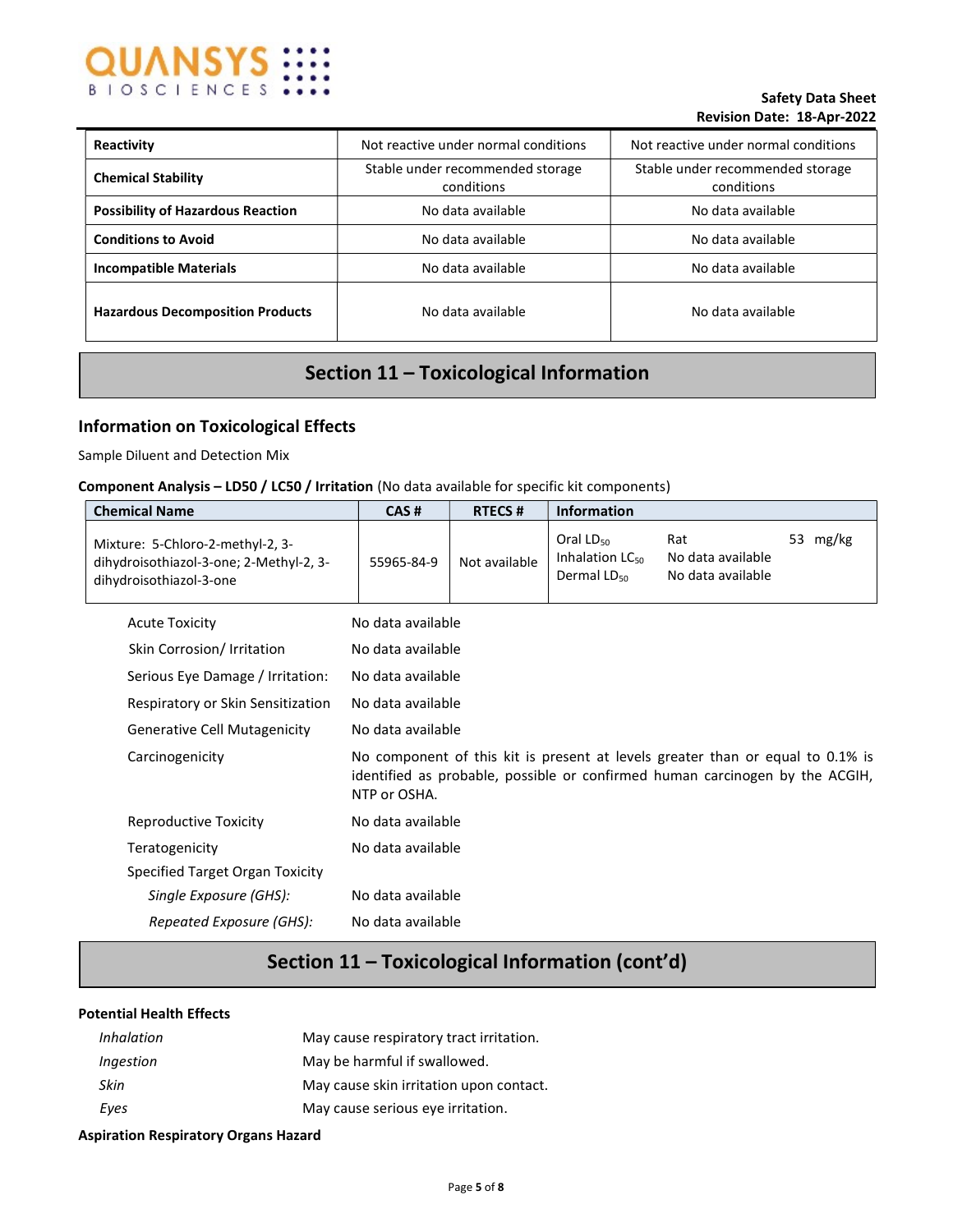

None anticipated under product use conditions.

### Synergistic Effects

No data available

## Signs and Symptoms of Exposure

To the best of our knowledge, the chemical, physical, and toxicological properties have not been thoroughly investigated for the components contained within this kit.

## Additional Information

Sensitization: Contains a small volume of a dilute, sensitizing preservative, Proclin 150. Though the potential for an allergic response is greatly reduced by the dilution, sensitization threshold is unknown; thus, handle accordingly.

Section 12 – Ecological Information

| <b>Ecotoxicity</b>             | No data available |
|--------------------------------|-------------------|
| Persistence / Degradability    | No data available |
| <b>Bioaccumulation</b>         | No data available |
| <b>Mobility in Soil</b>        | No data available |
| <b>PBT and vPvB Assessment</b> | No data available |

### Other Adverse Effects

An environmental hazard cannot be excluded in the event of unprofessional handling or disposal. Avoid release to the environment and municipal or industrial drains.

# Section 13 – Disposal Considerations

### Waste Disposal Instructions

Utilize appropriate personal protective equipment and spill control when handling wastes generated from using this kit. Do not discharge any of the solutions, reagents or controls into drains, water courses or onto the ground.

### Disposal of Product and Contaminated Packaging

Dispose of waste materials, unused components and contaminated packaging in compliance with country, federal, state and local regulations. If unsure of the applicable regulatory requirements, contact a licensed professional waste disposal service to dispose of this material.

# Section 14 – Transportation Information

# U.S. Department of Transportation (DOT): Not regulated

International Air Transportation (IATA): Not regulated

International Maritime Dangerous Goods (IMDG): Not regulated

# Section 15 – Regulatory Information

### U.S. Federal Regulations

OSHA Hazards Sample Diluent, Detection Mix: Sensitizer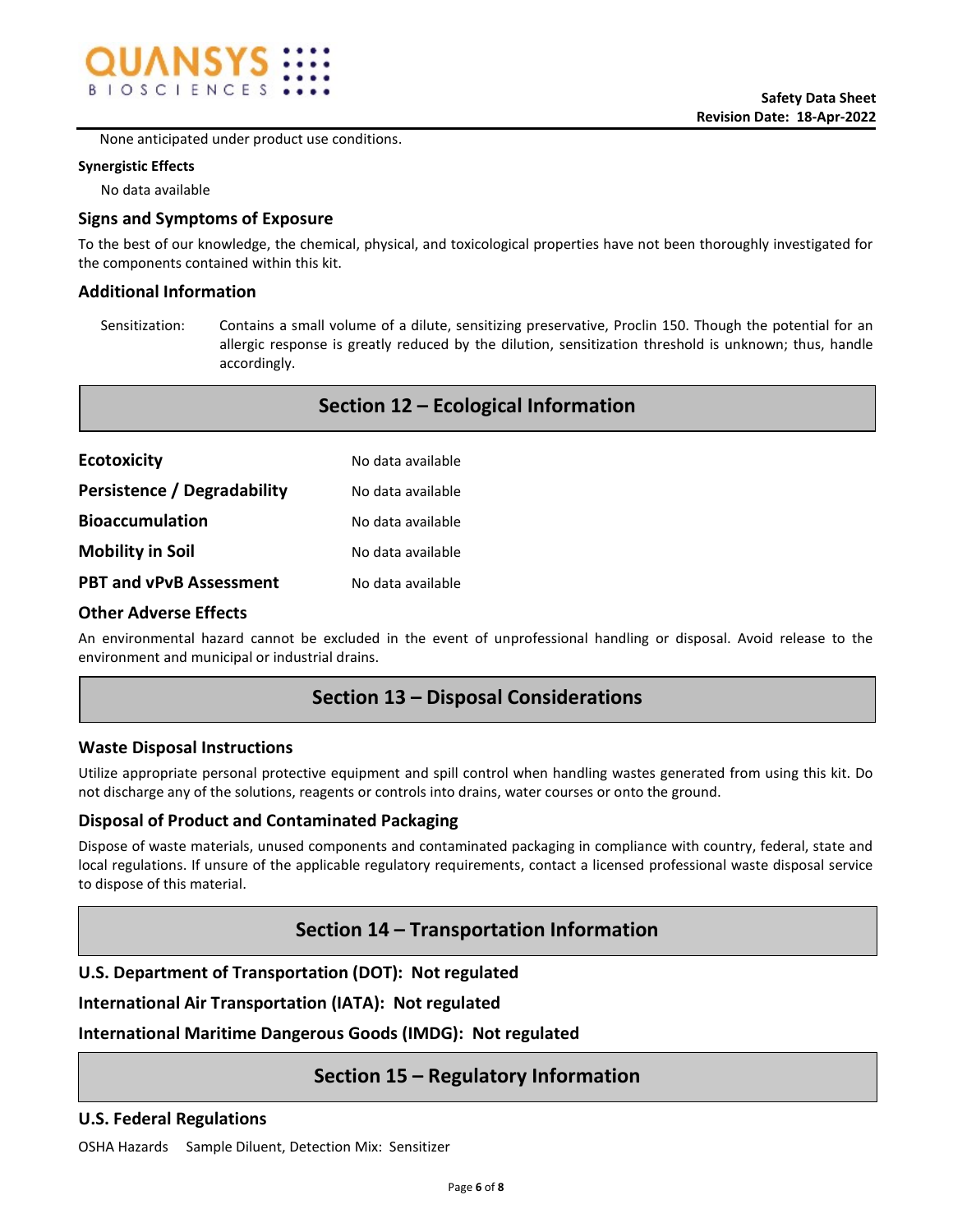

| <b>SARA 302</b> | The following chemicals are subject to reporting levels established by SARA Title III, Section 302:     |                  |                     |  |
|-----------------|---------------------------------------------------------------------------------------------------------|------------------|---------------------|--|
|                 | No chemicals in this kit are subject to the reporting requirements of SARA Title III, Section 302.      |                  |                     |  |
| <b>SARA 313</b> | The following chemicals are subject to reporting levels established by SARA Title III, Section 313:     |                  |                     |  |
|                 | No chemicals in this kit are subject to the reporting requirements of SARA Title III, Section 313.      |                  |                     |  |
| SARA 311/312    | The following chemicals are subject to reporting levels established by SARA Title III, Section 311/312: |                  |                     |  |
|                 | Mixture: 5-Chloro-2-methyl-2, 3-<br>dihydroisothiazol-3-one; 2-Methyl-2,<br>3-dihydroisothiazol-3-one   | CAS#: 55965-84-9 | Acute Health Hazard |  |

## State Regulations

The following chemical(s) appear on one or more of the following state hazardous substances lists:

| <b>Chemical Name</b>                                                                                   | CAS#       | СA | MA | <b>MN</b> | <b>NJ</b> | PA  | <b>RI</b> |
|--------------------------------------------------------------------------------------------------------|------------|----|----|-----------|-----------|-----|-----------|
| Mixture: 5-Chloro-2-methyl-2, 3-<br>dihydroisothiazol-3-one; 2-Methyl-2, 3-<br>dihydroisothiazol-3-one | 55965-84-9 | No | No | No        | Yes       | Yes | No        |

California Prop 65: This kit does not contain any chemicals known to the State of California to cause cancer, birth defects, or any other reproductive harm.

## Additional Regulatory Information

### Safety, Health and Environmental regulations specific for the mixture:

European Union – Regulation (EC) No. 1907/2006

#### Chemical Safety Assessment:

Not completed for components contained within this kit.

#### NFPA Kit Classification:

| Health Hazard (blue):       | 1    |
|-----------------------------|------|
| Fire Hazard (red):          | o    |
| Reactivity Hazard (yellow): | n    |
| Special Hazard (white):     | None |